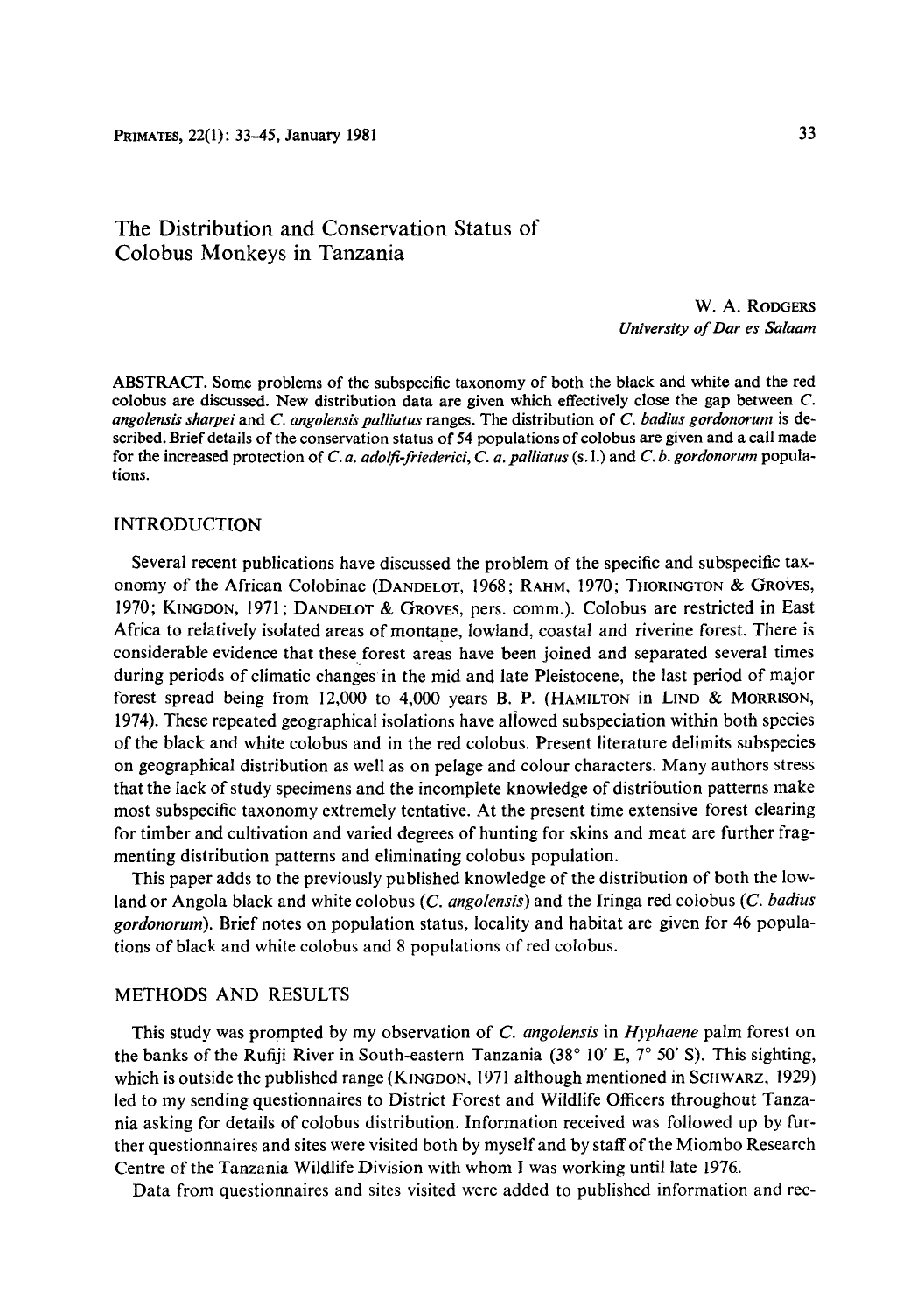

Fig. 1. The distribution of red colobus, *Colobus badius* in Tanzania. The numbers refer to populations listed in Table 3.1, 2, 3, 4: *C. b. tephrosceles;* 5, 6, 7: *C. b. gordonorum;* 8: *C. b. kirkii.* 

ords from Wildlife and Forest Division reports and files. Distribution patterns are shown in Figure 1 for the red colobus and Figure 2 for the black and white colobus. Numbers on the maps refer to populations described in Tables 1, 2 and 3.

### CLASSIFICATION

The classification of the African colobines is still uncertain, especially as regards the red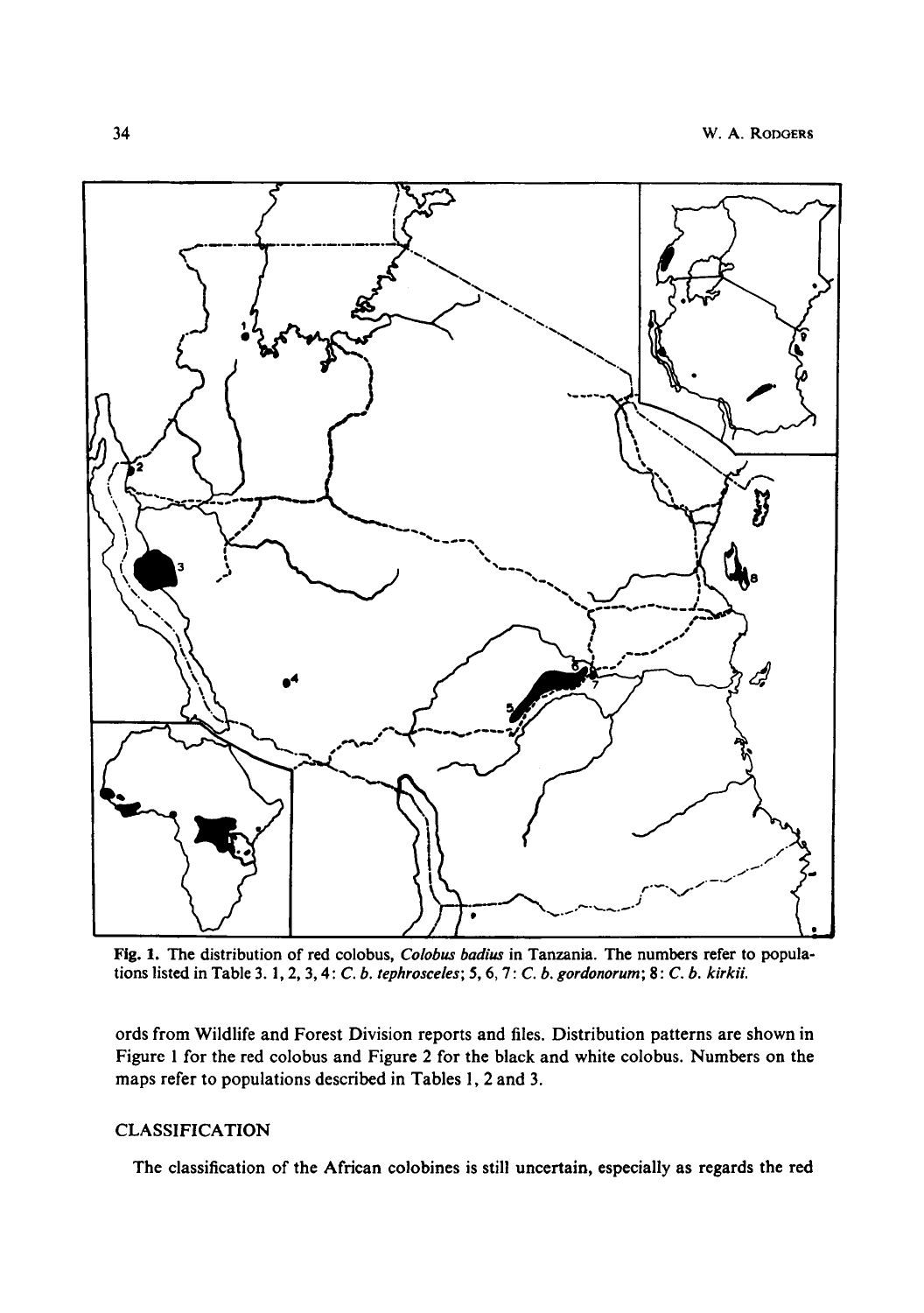

Fig. 2. The distribution of black and white colobus, *Colobus angolensis* and *C. guereza* in Tanzania. The numbers refer to populations listed in Tables I and *2. A: C. guereza caudatus; B: C. g. matschei;*  C: *C. angolensis adolfi-friederici; D: C. a. palliatus.* The heavy dashed line indicates the boundary between *palliatus* and *sharpei* races.

colobus (STRUHSAKER, 1975). The classification used in this paper follows DANDELOT (1968) for the black and white colobus; and RAHM (1970) and STRUHSAKER (1975) for the red colobus, in which *C. badius* is used as the specific name for mainland animals and not *C. rufomitratus*  as in DANDELOT (1968). *C. b. kirkii* is maintained as a subspecies as recent observations by STRUHSAKER (1977b; pets. comm.) show the close relationships between these populations and those of *C. b. gordonorum.*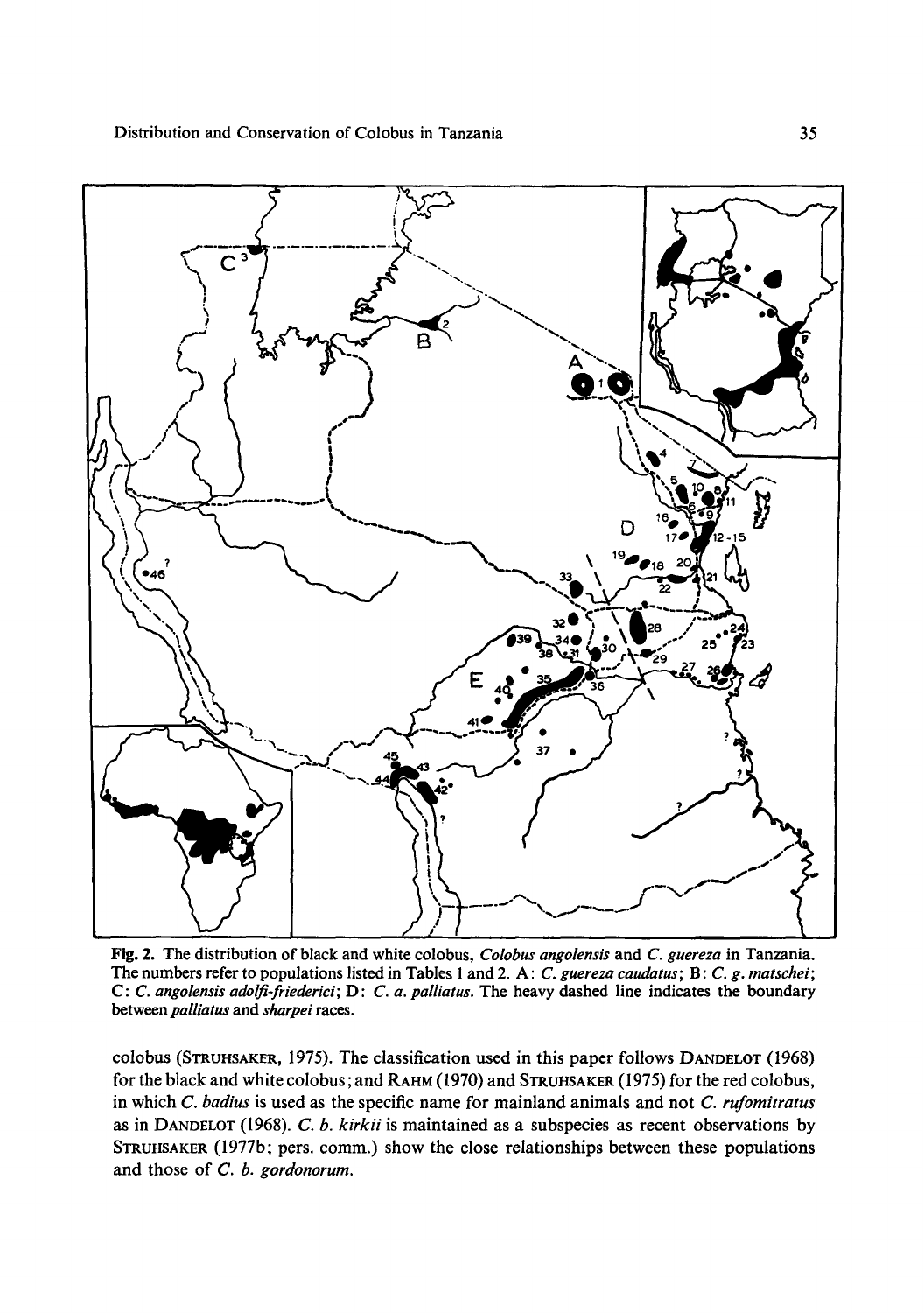Genus: *Colobus* ILLIGER 1811, colobus monkeys

- Subgenus: *Colobus* ILLIGER 1811, black and white colobus *C. guereza* RUPPELL 1835 (syn. *C. abyssinicus* OKEN 1816) *C. g. caudatus* THOMAS 1855, Kitimanjaro colobus *C~ g. matschei* NEUMANN 1899, Kavirondo colobus *C. angolensis* SCLATER 1860 (syn. *C. polykomos* ZIMMERMAN 1870) *C. a. adolfi~friederici* MATSCHIE 1914, Sango Bay colobus *C. a. palliatus* PETERS 1868, lowland colobus (including *C. a. sharpei* THOMAS 1902)
- Subgenus: *Piliocolobus* ROCHEBRUNE 1886, red colobus *C. badius* KERR 1792 (syn. *C. pennantii* WATERHOUSE 1958) *C. b. tephrosceles* ELLIOT 1907, western red colobus *C. b. gordonorum* MATSCmE 1900, Iringa red colobus *C. b. kirkii* GRAY 1868, Zanzibar red colobus

### DISCUSSION

#### *C. g. caudatus*

Within Tanzania, this subspecies is entirely restricted to the mountain forests of Kilimanjaro and Meru. Recorded populations to the south of Kilimanjaro (MATSCHIE, 1895) are now extinct. There are no records of colobus in the extensive montane forests of Monduli, Oldeani, Ngorongoro or Hanang to the west of Mt. Meru. Despite its restricted locality, the extensive habitat, of which much is within national parks and reserves, means the conservation status of this subspecies is relatively secure.

#### *C. g. matschei*

This subspecies is restricted to a small area of riverine forest in Serengeti National Park and the present population size is unlikely to be in excess of 200 individuals. The past range was considerably larger (KITTENBERGER, 1929) and the subspecies still exists in Western Kenya. The population is protected in regard to hunting pressure but habitat loss due to fire is still a potential threat.

#### *C. a. adolfi:friederici*

This subspecies in Tanzania is found only within the Minziro forest of extreme northwestern Bukoba District, but has a wider range in Uganda, Burundi and Ruanda. There are no recent reports of the status of the subspecies in Minziro, but the recent invasion of Ugandan troops into Minziro and the subsequent fighting must have further depleted the population. This subspecies is the most threatened in Tanzania and to safeguard its existence transloeation may be necessary. If such a step is considered necessary then Rubondo Island National Park in Lake Victoria may prove a suitable sanctuary.

#### *C. a. palliatus* and *C. a. sharpei*

Data presented in this paper serve to close the gap between previous distribution patterns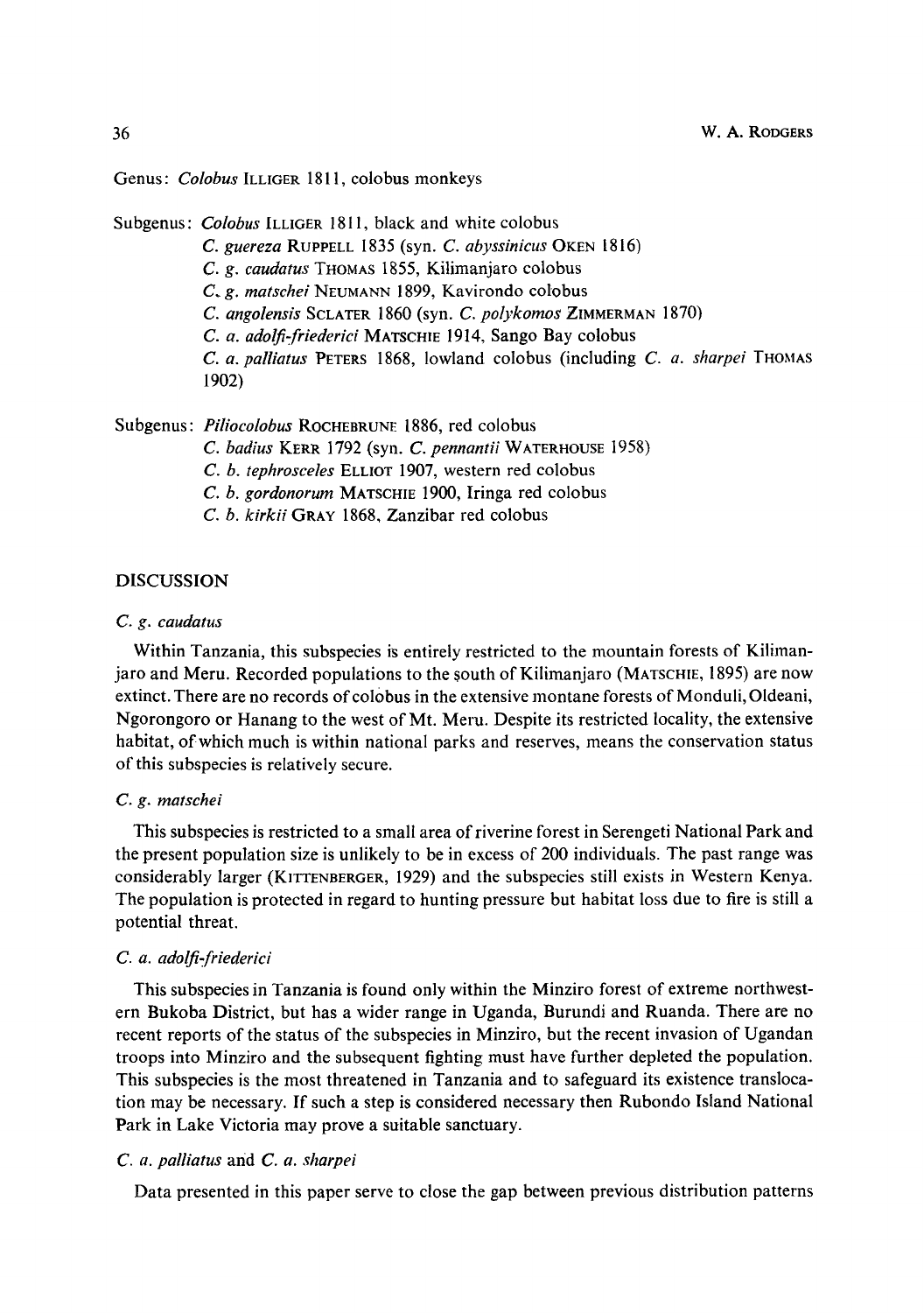#### Distribution and Conservation of Colobus in Tanzania 37

of these two subspecies. RAHM (1970)justifies the retention of *C. a. sharpei* on the grounds of its geographical separation and on slight differences in tail pelage. As the two races are now shown not to be isolated, the view of DANDELOT (1968) in combining the two forms into one subspecies would appear to be correct.

The discovery of *C. angolensis* in the upper regions of the Mahale mountains (KANO, 1971 ; NISHIDA, 1972; pers. comm. in 1976) considerably extends the range of this species in Tanzania and serves to reinforce RAHM'S (1970) and KINGDON'S (I971) view of *C. angolensis*  entering Eastern Africa via the southwest from the montane forests of the Central African rift valley. ANSELL (1959) examined the reports of colobus presence in Northern Zambia and concluded that such records were due to and incorrectly cited type locality and that the colobus does not occur in Zambia.

The Rufiji River would appear to be the present day southern extremity of *C. angolensis*  distribution. Several populations are known on the north bank, none on the south bank. However, black and white colobus were known from several areas in Southeastern Tanzania earlier this century, where they are known as "Ngoromela" (Kingindo) (D. MAOOGO, District Natural Resources Officer, Liwale, pers. comm.).

Reports suggest colobus were commonly seen before the advent of European rule, but that vegetation clearing and hunting for skins destroyed most populations. Specific localities for past occurrence are: Rondo Forest, Lindi; Mbwemkuru River, Liwurungu Forest, Lindi; and Ngarama and Miandi Forests, Kilwa. If one assumes these reports to be correct then the past southern limit of their distribution would have been the Ruvuma River.

Despite the wide range of *C. a. palliatus* in Tanzania only one viable population is contained within a national park or a game reserve (see Population No. 30 in Mikumi Park). Many populations are within Forest Reserves but their conservation status remains in doubt until formal status and recognition is given to Forest Division's inviolate catchment forests. Populations in the Usambara, Uluguru, Uzungwa and Mbeya-Poroto mountains should be so protected. Magombera Forest (see Population Nos. 36 and 7) with six primate species including the rare Iringa red colobus should be incorporated into the adjacent Selous Game Reserve (RoDGERS, HOMEWOOD & HALL, 1979) (Appendix 1).

#### *C. badius*

This species distribution is extremely fragmented and several populations appear to have become extinct within the last 25 years, e.g., those of Moyowosi and Mtambo quoted by SWYNNERTON and HAYMAN (1951). No new information on *C. b. tephrosceles* has become available apart from confirmation of the continuation of the Biharamulo and Sumbawanga populations. The Sumbawanga population, being the most isolated and contained within one small discrete forest stand, is in need of more detailed documentation (Appendix 2).

SWYNNERTON and HAYMAN (1951) record the distribution of Iringa red colobus  $(C, b)$ . *gordonorum)* as Dabaga and Uzungwa Mts., Iringa District. KINGSTON (1972) however was unable to locate this subspecies in a four-day survey of New Dabaga Forest Reserve and environs. RODGERS and HOMEWOOD (1979) discuss the distribution of the red colobus in the Uzungwas and report no past or present records from the west and north of Dabaga (i.e., Mufindi and Image Forests) and that there have been no records from Dabaga since at least 1950. *C. b. gordonorum* was reported from Mbongolo, Kilanzi and Uzungwa Scarp Forests to the south and east of Dabaga. Higher densities occur in the forest of the eastern Uzungwa escarpment, e.g., Mang'ula and Mwanihana, and possibly the largest population exists in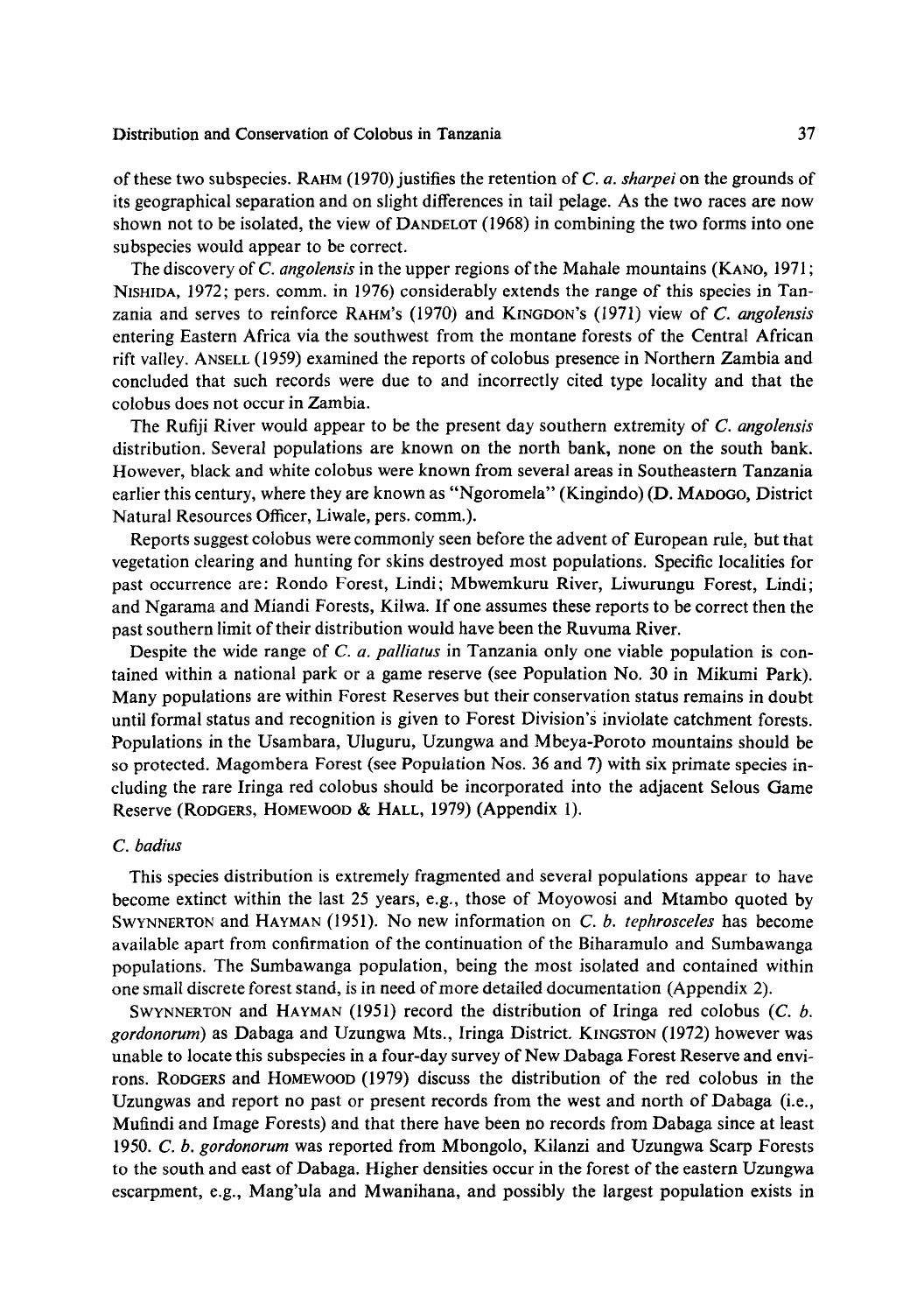| səion<br><b>Gutlook11</b><br>ں<br>ں<br><b>Threat<sup>10)</sup></b><br>$\mathbf{r}$<br>Habitat<br>Group size <sup>92</sup><br><sup>ca</sup> ssie noitslugo¶ | 1 Снігр (1974); ULLRICH<br>$(1961)$ , less common<br>at higher altitudes.<br>$2000 + 2-20$ Dry and wet montane forest 1 | numerous Serengeti and<br>recorded population as<br>KITTENBERGER (1929)<br>Mara River areas<br>Riverine forest in patches<br>$\overline{10}$<br>200? | mountain ranges (Mts.), national parks (N.P.), rivers (R.) or villages; 6) F: forest reserve; G: game<br>O: open area; P: park; (P): park due to be gazetted; 7) estimated size of forest area(s) in square<br>agues; 4) Tanzania Administrative District names; 5) names of forests (F. or F. R.), game reserves<br>ers, or length of riverline; 8) estimate of population size. VS: very small; S: small; L: large; ?: no<br>records; 9) estimate of group size, usually given as a range of sizes. ?: no records; 10) H: hunting; C: clearing;<br>ing. Blank: none; 1: slight; 2: moderate; 3: heavy; 11) 1: no threat; 2: threatened, can survive with<br>indicates not an extension; 3) + indicates area visited by myself or colleagues; - indicates not visited by me<br>to number on maps; 2) + indicates population record is outside the range given by KINGDON (1971); |
|------------------------------------------------------------------------------------------------------------------------------------------------------------|-------------------------------------------------------------------------------------------------------------------------|------------------------------------------------------------------------------------------------------------------------------------------------------|-----------------------------------------------------------------------------------------------------------------------------------------------------------------------------------------------------------------------------------------------------------------------------------------------------------------------------------------------------------------------------------------------------------------------------------------------------------------------------------------------------------------------------------------------------------------------------------------------------------------------------------------------------------------------------------------------------------------------------------------------------------------------------------------------------------------------------------------------------------------------------------|
| Area (km <sup>2</sup> ) <sup>7)</sup>                                                                                                                      |                                                                                                                         | 20                                                                                                                                                   |                                                                                                                                                                                                                                                                                                                                                                                                                                                                                                                                                                                                                                                                                                                                                                                                                                                                                   |
| <sub>co</sub> snieig                                                                                                                                       |                                                                                                                         | ρ.                                                                                                                                                   |                                                                                                                                                                                                                                                                                                                                                                                                                                                                                                                                                                                                                                                                                                                                                                                                                                                                                   |
| Locality <sup>5)</sup>                                                                                                                                     | Mt. Kilimanjaro, PFG 400<br>Mt. Meru                                                                                    | R., Serengeti N.P.<br>Grumeti-Orangi                                                                                                                 | conservation action; 3: soon to be eliminated                                                                                                                                                                                                                                                                                                                                                                                                                                                                                                                                                                                                                                                                                                                                                                                                                                     |
| <sup>c</sup> hoineid                                                                                                                                       | Kilimanjalo<br>Arumeru                                                                                                  | $+$ Musoma                                                                                                                                           | or collea<br>kilomet<br>L: loggi<br>i) Refer<br>$(G, R)$ ,<br>reserve;<br>iurther                                                                                                                                                                                                                                                                                                                                                                                                                                                                                                                                                                                                                                                                                                                                                                                                 |
| ceborieiV                                                                                                                                                  | C. g. caudatus                                                                                                          | C. g. matschei                                                                                                                                       |                                                                                                                                                                                                                                                                                                                                                                                                                                                                                                                                                                                                                                                                                                                                                                                                                                                                                   |
| Extension <sup>a)</sup>                                                                                                                                    |                                                                                                                         |                                                                                                                                                      |                                                                                                                                                                                                                                                                                                                                                                                                                                                                                                                                                                                                                                                                                                                                                                                                                                                                                   |
| Population No. <sup>1)</sup>                                                                                                                               |                                                                                                                         |                                                                                                                                                      |                                                                                                                                                                                                                                                                                                                                                                                                                                                                                                                                                                                                                                                                                                                                                                                                                                                                                   |
|                                                                                                                                                            |                                                                                                                         |                                                                                                                                                      |                                                                                                                                                                                                                                                                                                                                                                                                                                                                                                                                                                                                                                                                                                                                                                                                                                                                                   |

Table 1. Conservation status Colobus guereza. Table 1. Conservation status *Colobus guereza.*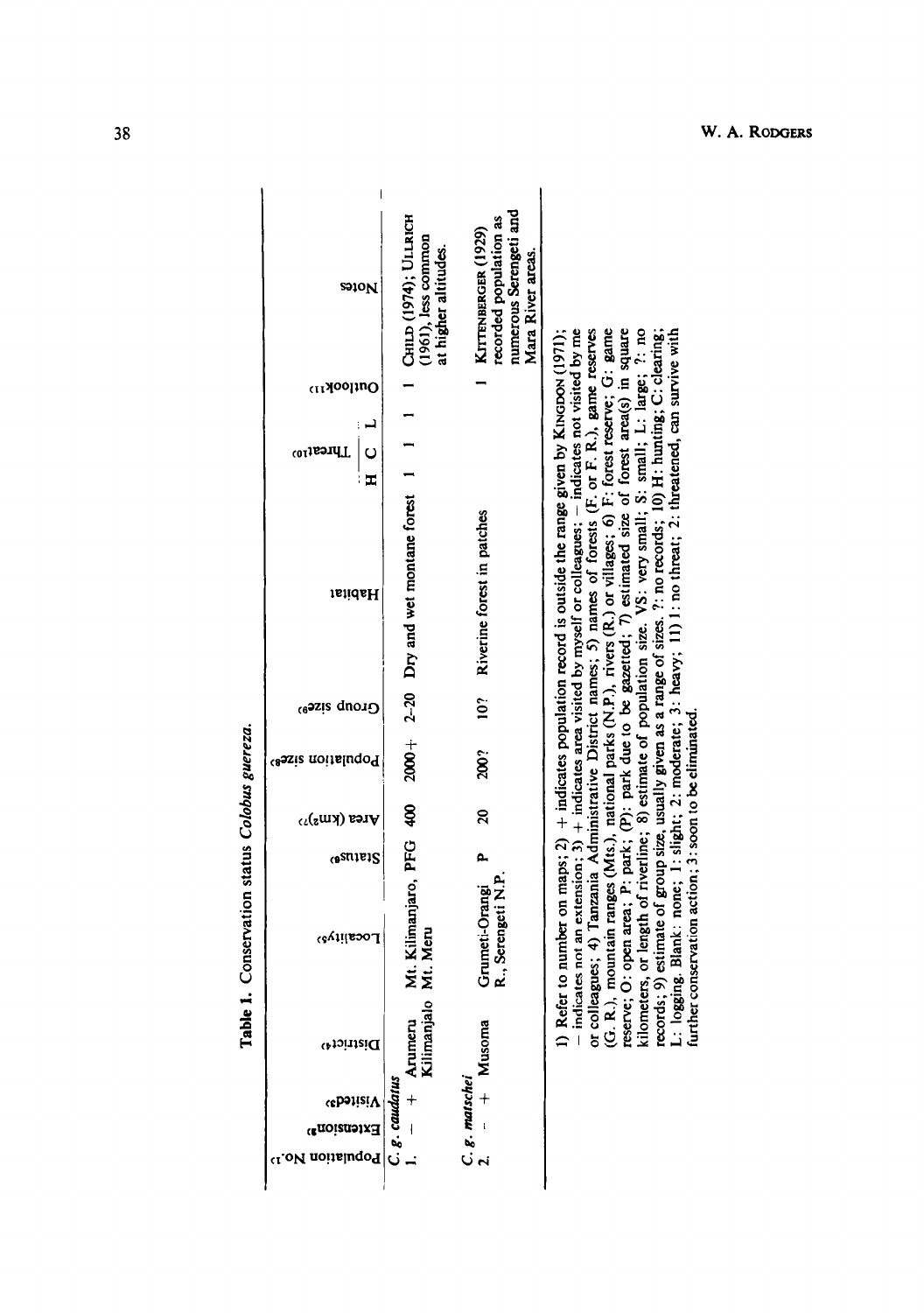| satoN                                 | by 1979 war with Uganda.<br>Only population in Tan-<br>zania. Numbers reduced<br>See Population No. 46. | No records from North    | GROVES (1974).<br>Pare Mts.                                | Includes Mazumbai<br>Nature Reserve.<br>GROVES (1974). | Note (a) below.                          | Hunted for food.<br><b>GROVES</b> (1974)   | Hunted by sisal estate<br>staff. | Area used for ranching.  | Colobus reported eating<br>maize shoots.       | Rumours of red colobus<br>present 10 years ago. |                            | Close to Pangani town.<br>Note (b) below.           | (continued) |
|---------------------------------------|---------------------------------------------------------------------------------------------------------|--------------------------|------------------------------------------------------------|--------------------------------------------------------|------------------------------------------|--------------------------------------------|----------------------------------|--------------------------|------------------------------------------------|-------------------------------------------------|----------------------------|-----------------------------------------------------|-------------|
| <b>Outlook11</b>                      | $\mathbf{\tilde{c}}$                                                                                    |                          |                                                            |                                                        | 3                                        |                                            | $\blacksquare$                   | ᠊ᠭ                       | m                                              |                                                 |                            | ⊣ ∼                                                 |             |
| ပ                                     | $\sim$                                                                                                  |                          | 2                                                          |                                                        | c                                        |                                            | m                                | S                        | S                                              |                                                 | œ                          |                                                     |             |
| Threat <sup>10)</sup><br>ᆜ            |                                                                                                         |                          | $\tilde{\phantom{0}}$                                      |                                                        | $\mathbf{\tilde{c}}$                     | $\overline{\mathbf{c}}$                    |                                  |                          |                                                |                                                 |                            |                                                     |             |
| Ξ                                     | S                                                                                                       |                          |                                                            |                                                        | $\mathbf{\sim}$                          | $\mathbf{\tilde{c}}$                       | u                                | N                        |                                                |                                                 |                            |                                                     |             |
| Habitat                               | Lowland Podocarpus swamp<br>forest                                                                      | Dry montane forest steep | Montane forest steep slopes<br>slopes                      | Montane and lowland forest<br>patches                  | Riverine forest degraded,<br>patchy      | Lowland rain forest                        | Woodland, forest patches         | Woodland, forest patches | 10-20 Cultivation, forest patches              | 10-20 Coastal forest patches in<br>woodland     | Isolated forest patches    | Riverine, coastal forest<br>Isolated forest patches |             |
| Group size <sup>9</sup>               | ç.                                                                                                      | $\overline{a}$           | s                                                          | s                                                      | S                                        | $5-10$                                     | S                                | w                        |                                                |                                                 | o                          | $10 - 20$<br>$\mathbf{Q}$                           |             |
| Population size <sup>8</sup>          | ç.                                                                                                      | $200 +$                  | ڀ                                                          | ┙                                                      | w                                        | ᆜ                                          | n                                | n                        | s                                              | ┙                                               |                            | <b>UND</b>                                          |             |
| Area (km <sup>2</sup> ) <sup>7)</sup> | ខ្ម                                                                                                     | $\overline{1}$           | 8 <sup>o</sup>                                             | $\mathbf{z}$                                           | n                                        | Ş,                                         | n                                | m                        | m                                              | $\boldsymbol{\mathcal{Z}}$                      |                            | ととび                                                 |             |
| catus <sup>6</sup>                    | Щ                                                                                                       | щ                        | д,                                                         | FOE                                                    | 8                                        | FOE                                        | $\circ$                          | $\circ$                  | $\circ$                                        | FR                                              |                            | $\circ$ $\mathbf{r}$<br>EO                          |             |
| $\Gamma$ ocsjit $\lambda_{2}$         | Minziro F. along<br>Uganda border                                                                       | S. Pare Mts.,            | Chome, Kiranga<br>W. Usambara<br>Magamba F.<br>Mts., Shume | Mts., Dindira,<br>S. Usambara<br>Mazumbai              | Umba, Mwaki-<br>jembe, Mkota,<br>Shagein | Mts., Amani and<br>E. Usambara<br>environs | Mikembe F.,<br>Mapojoni          | Mzimbazi R.,             | Kibatini, Amboni<br>Sigi R., Mzima,<br>Maramba | Mkaramo, F.,<br>Kwamisi F.,                     | Mkoko F., Sakura<br>Ngulwe | Mkwaja Ranch<br>Mzibugwe F.,                        | Bweni       |
| <sup>ct</sup> ricit <sup>4</sup>      | Bukoba<br>adolfi-friederici                                                                             | Same                     | Lushoto                                                    | Lushoto                                                | Lushoto<br>Tanga                         | Muheza                                     | Muheza                           | Muheza                   | Tanga                                          | Pangani                                         | Pangani                    | Pangani<br>Pangani                                  |             |
| <b>GDailely</b>                       |                                                                                                         | C. a. palliatus          | $^{+}$                                                     | $^{+}$                                                 |                                          | $^{+}$                                     | $\ddag$                          | $^{+}$                   | $^{+}$                                         | $\ddot{}$                                       |                            | $\boldsymbol{+}$<br>$^{+}$                          |             |
| Extension <sub>8</sub>                |                                                                                                         |                          | $\mathsf{I}$                                               | ł                                                      |                                          | $\overline{1}$                             | ł                                | $\overline{\phantom{a}}$ | $\mathbf{I}$                                   | $\overline{1}$                                  |                            |                                                     |             |
| Population No. <sup>1)</sup>          | d<br>ن<br><br>m                                                                                         |                          | n                                                          | ی                                                      |                                          | ထ                                          | ö                                | ≌                        |                                                | Ξ,                                              |                            | 4<br>⋍                                              |             |
|                                       |                                                                                                         |                          |                                                            |                                                        |                                          |                                            |                                  |                          |                                                |                                                 |                            |                                                     |             |

bution and Conservation of Colol

Table 2. Conservation status *Colobus angolenais.* (For reference numbers see the end of the table.)

Table 2. Conservation status Colobus angolensis. (For reference numbers see the end of the table.)

39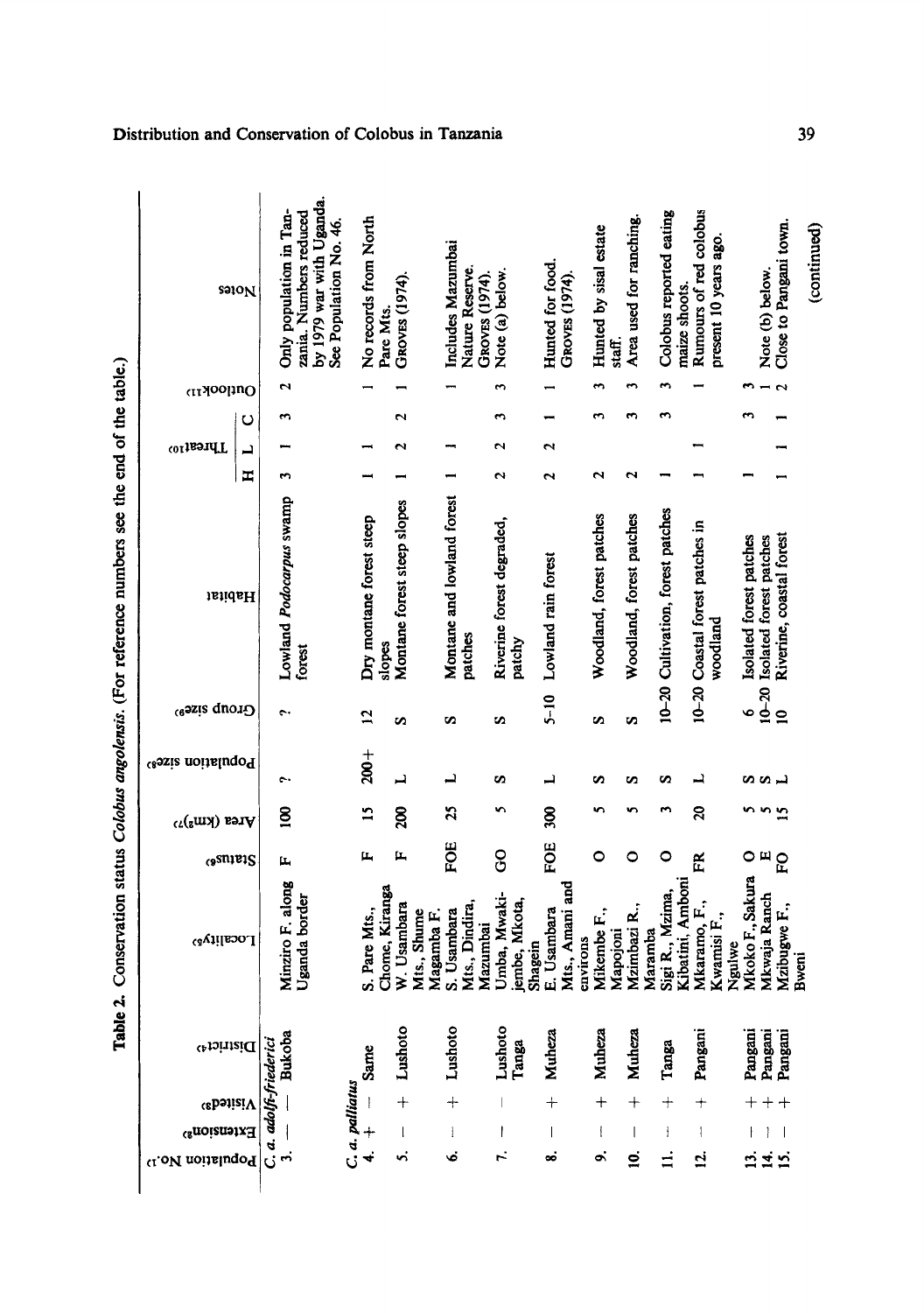| saioN                          |                                                         | Rumours of past red<br>colobus presence at<br>Kwasewa.                             |                          | Exact distribution limits<br>to west of Ngurus not<br>clear. | returned from Bagamoyo<br>Few questionnaires were | It is probable colobus are<br>more widespread than<br>shown. |                                               | Dense Trachylobium<br>forest. | Note (c) below.             |                             | Note (d) below.                                    | 3 Note (e) below.                | (continued)  |
|--------------------------------|---------------------------------------------------------|------------------------------------------------------------------------------------|--------------------------|--------------------------------------------------------------|---------------------------------------------------|--------------------------------------------------------------|-----------------------------------------------|-------------------------------|-----------------------------|-----------------------------|----------------------------------------------------|----------------------------------|--------------|
| <b>Outlook<sup>11</sup></b>    |                                                         |                                                                                    | 2                        |                                                              |                                                   | $\mathbf{c}$                                                 | $\mathbf{\hat{c}}$                            |                               | $\overline{\phantom{a}}$    | S                           | $\mathbf{\hat{c}}$                                 |                                  |              |
|                                |                                                         |                                                                                    |                          |                                                              |                                                   | $\mathbf{r}$                                                 | $\mathbf{\hat{z}}$                            | S                             | $\overline{\phantom{0}}$    | 3                           | $\overline{\mathbf{c}}$                            | m                                |              |
| Threat <sup>10)</sup>          |                                                         |                                                                                    |                          |                                                              |                                                   |                                                              |                                               |                               |                             |                             |                                                    |                                  |              |
| Ξ                              |                                                         |                                                                                    |                          |                                                              |                                                   | 2                                                            |                                               |                               |                             |                             |                                                    | $\mathbf{\hat{z}}$               |              |
| Habitat                        | Forest patches in woodland                              | 10-20 Forest patches in woodland                                                   | Scattered forest patches | Montane forest                                               | Lowland forest patches in<br>woodland             | Riverine and coastal forest                                  | Lowland and riverine forest                   | Coastal forest on shoreline   | Coastal and riverine forest | Coastal and riverine forest | Coastal forest and thicket,<br>ground water forest | Isolated forest patches along    | Rufiji River |
| Group size <sup>9</sup>        | $\mathbf{a}$                                            |                                                                                    | ۰.                       | e.                                                           | $\ddot{\phantom{0}}$                              | ٠ج                                                           | $\sim$                                        | ċ                             | ٠ج                          | ç.                          | $5 - 10$                                           | n                                |              |
| Population size <sup>83</sup>  | 200?                                                    |                                                                                    | s                        |                                                              |                                                   | s                                                            | s                                             | ທ                             | S                           | S                           | s                                                  | S                                |              |
| Area $(\text{km}^2)^{72}$      | 8                                                       | $\boldsymbol{\mathcal{R}}$                                                         | n                        | $\mathbf{e}$                                                 | $\boldsymbol{\mathcal{Z}}$                        | n                                                            | $\boldsymbol{\mathcal{Z}}$                    | 5                             | ∽                           | n                           | $\mathbf{P}$                                       | n                                |              |
| Gerias <sup>6)</sup>           | <b>PD</b>                                               | <b>PO</b>                                                                          | $\circ$                  | <b>PO</b>                                                    | μ.                                                | $\circ$                                                      | <b>C</b>                                      | O                             | $\circ$                     | c                           | 0                                                  | $\circ$                          |              |
| $\Gamma$ ocs $\mu_1 \lambda_2$ | Magambazi F.<br>Mkunguru F<br>Mbuzini F.,<br>Madebe F., | biri and Kwasewa<br>Mazingara areas,<br>Mkata R., Kwa-<br>mawe, Kwangu-<br>Forests | Japa F., Mgera           | Nguru Mts., S.<br>Nguru F.                                   | Uzigua, Kwam-<br>duma                             | Congo, Mihuga,<br>Sararinge F.,<br>Matipwili                 | Msungwe, Mkok<br>Wami scarp F.,<br>Pongwe F., | Kisiju                        | Mkuranga<br>Mpera,          | Nyamoto,                    | Kikale, Northern<br>delta forests,<br>Mkamba       | Mroka, Kipugira<br>Ruhoi, Kibiti |              |
| District <sup>4)</sup>         | Handeni                                                 | Handeni                                                                            | Morogoro<br>Handeni      | Handeni                                                      | <b>Bagamoyo</b>                                   | Bagamoyo                                                     | Bagamoyo                                      | Kiserawe                      | Kiserawe                    | Kiserawe                    | Rufiji                                             | Rufiji                           |              |
| <i>c</i> baileiV               |                                                         | $^{+}$                                                                             | $\ddag$                  |                                                              | I                                                 | $\overline{\phantom{a}}$                                     | $\,{}^+$                                      | $\ddot{}$                     | $\overline{\phantom{a}}$    | $\overline{\phantom{a}}$    | $^{+}$                                             | $\overline{+}$                   |              |
| Extension <sup>2</sup>         | +                                                       | +                                                                                  | $\,{}^+$                 |                                                              | $\,^+$                                            | +                                                            | +                                             | $\overline{1}$                | +                           | $\,{}^+$                    | $\,{}^+$                                           | $+$                              |              |
| $\mathbb{E} \text{Popularity}$ |                                                         | É                                                                                  | ∾                        | ē.                                                           | $\overline{a}$                                    | 21.                                                          | 22.                                           | 23.                           | 24.                         | 25.                         | 26.                                                | 27.                              |              |

**Table 2.**  $\frac{1}{2}$  (**2.**  $\frac{1}{2}$  **Continued)** Table 2. (continued)

40

## Ro<sub>p</sub>c.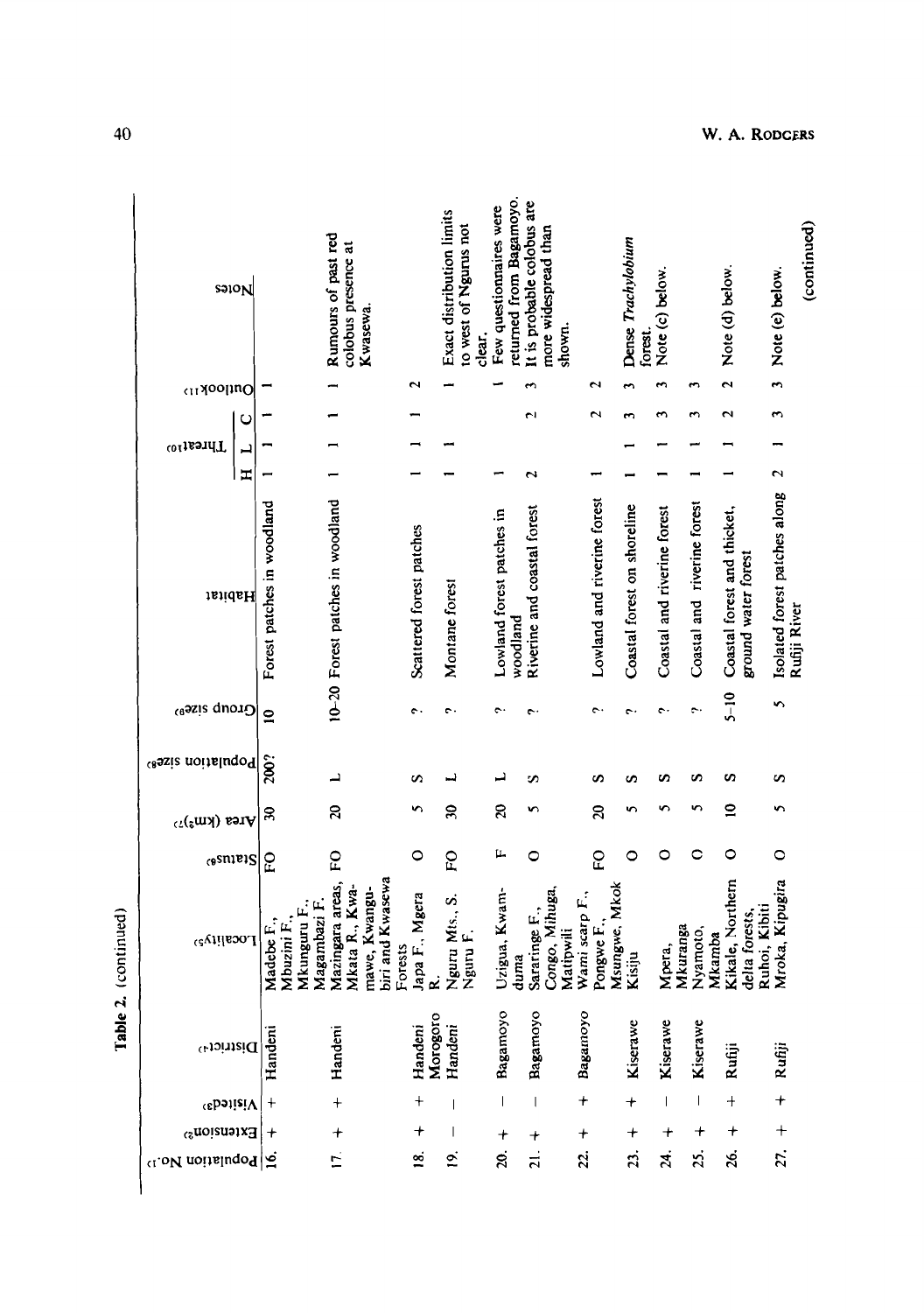|             | exist although threatened.<br>to east at Mikese still<br>Lowland population<br>$\mathbf{\hat{c}}$ | Note (d) below.<br>$\overline{\mathbf{N}}$<br>$\overline{\mathbf{c}}$<br>$\overline{\mathbf{N}}$ | Only population in a<br>national park. | $\mathbf{\hat{z}}$<br>Z | Rumours of red colobus<br>in 1950s.<br>$\ddot{\phantom{1}}$<br>$\mathbf \Omega$<br>$\mathbf{\tilde{c}}$ | ∾                                                 | Rumours of red colobus.<br>STRUHSAKER (1977) | See Table 3.<br>Ν<br>2                                                       | RODGERS, HOMEWOOD<br>and HALL (1979).<br>See Table 3.<br>2<br>$\mathbf{\hat{z}}$ | Few records from a large<br>poorly known forested<br>area.              | RODGERS and HOMEWOOD<br>$\overline{\mathbf{v}}$<br>2<br>N | RODGERS and HOMEWOOD<br>$(1979)$ .<br>(1979)<br>2   |
|-------------|---------------------------------------------------------------------------------------------------|--------------------------------------------------------------------------------------------------|----------------------------------------|-------------------------|---------------------------------------------------------------------------------------------------------|---------------------------------------------------|----------------------------------------------|------------------------------------------------------------------------------|----------------------------------------------------------------------------------|-------------------------------------------------------------------------|-----------------------------------------------------------|-----------------------------------------------------|
|             | Montane forest                                                                                    | <b>Riverine forest</b>                                                                           | Riverine, lowland forest               | Dry montane forest      | Dry montane forest                                                                                      | Dry montane forest                                | 5-10 Montane forest                          | Montane and riverine forest                                                  | Lowland forest                                                                   | Lowland and montane forest                                              | Dense montane forest<br>Dry riverine forest               | Montane forest                                      |
|             | $5 - 10$                                                                                          | $\overline{\mathcal{D}}$                                                                         | $5 - 10$<br>g                          | ç.<br>ç.                | ة.                                                                                                      | e.,                                               |                                              | $5 - 10$                                                                     | $5 - 12$                                                                         | ç.                                                                      | ب .                                                       | e.                                                  |
|             |                                                                                                   | $\sigma$<br>S.                                                                                   | $\mathbf{a}$                           | $\mathbf{S}$            | $\mathbf{z}$                                                                                            | 니<br>g                                            | د<br>Ş                                       | پ<br>$200 +$                                                                 | L<br>5                                                                           |                                                                         | n<br>s<br>25                                              | ຊ                                                   |
|             | 250<br>щ                                                                                          | $\bullet$                                                                                        | р.,                                    | $\circ$                 |                                                                                                         |                                                   |                                              |                                                                              | L,                                                                               | Š,                                                                      |                                                           |                                                     |
| (continued) | Mahembe, Kinole,<br>Ruvu, Kiroka,<br>Uluguru Mts.,<br>Mwaya and<br><b>Bunduki</b>                 | and Matambwe<br>Kisaki, Mgeta<br>ż                                                               | Mikumi N.P.,<br>Lomanga,<br>Luhembe    | Ukwira F.,<br>Malolo    | Kizi Mwachigulu OF<br>F., Kidete,<br>Nongire F.                                                         | <b>PO</b><br>Mamiwa Kisara<br>Ukaguru Mts.,<br>L. | ဥ<br>Pala Ulanga F.                          | <b>PO</b><br>Uzungwa Mts.,<br>Ikwambi Chita,<br>Ihange F. etc.<br>Mwanihana, | Magombera F.                                                                     | <b>PO</b><br>Mahenge Mts.,<br>Igamba, Sali,<br>Muhulu and<br>Ruhudji F. | ۵r<br>Udekwa F.<br>Image F                                | <b>PO</b><br>Dabaga, Ukwega<br>F.<br>Uzungwa Scarp, |
| Table 2.    | Morogoro                                                                                          | Morogoro                                                                                         | Morogoro<br>Kilosa                     | Kilosa                  | Kilosa                                                                                                  | Kilosa                                            | Kilosa                                       | Kilombero                                                                    | Kilombero                                                                        | Ulanga                                                                  | Iringa<br>Iringa                                          | Iringa                                              |
|             | $\ddot{}$                                                                                         | $+$                                                                                              | $^{+}$                                 | $+$                     | $^{+}$                                                                                                  | $\ddot{}$                                         | $+$                                          | $^{+}$                                                                       | $\ddot{+}$                                                                       | ţ                                                                       | $\ddag$<br>$\ddot{\phantom{1}}$                           | $\ddot{}$                                           |
|             | I<br>28                                                                                           | $\overline{\mathbf{1}}$<br>29.                                                                   | 1<br>S.                                | $\overline{31}$ .       | $\mathbf{I}$<br>55.                                                                                     | ı<br>3.                                           | I<br>त्रं                                    | I<br>э.                                                                      | I<br>\$                                                                          | $\bm{+}$<br>37.                                                         | ┿<br>$\,^+$<br><b>ಜೆ</b> ಜಿ                               | $\mathop{!}\nolimits$<br>Ş.                         |

# Distribution and Conservation of Colobus in T

 $\epsilon$  continued)  $\epsilon$ (continued)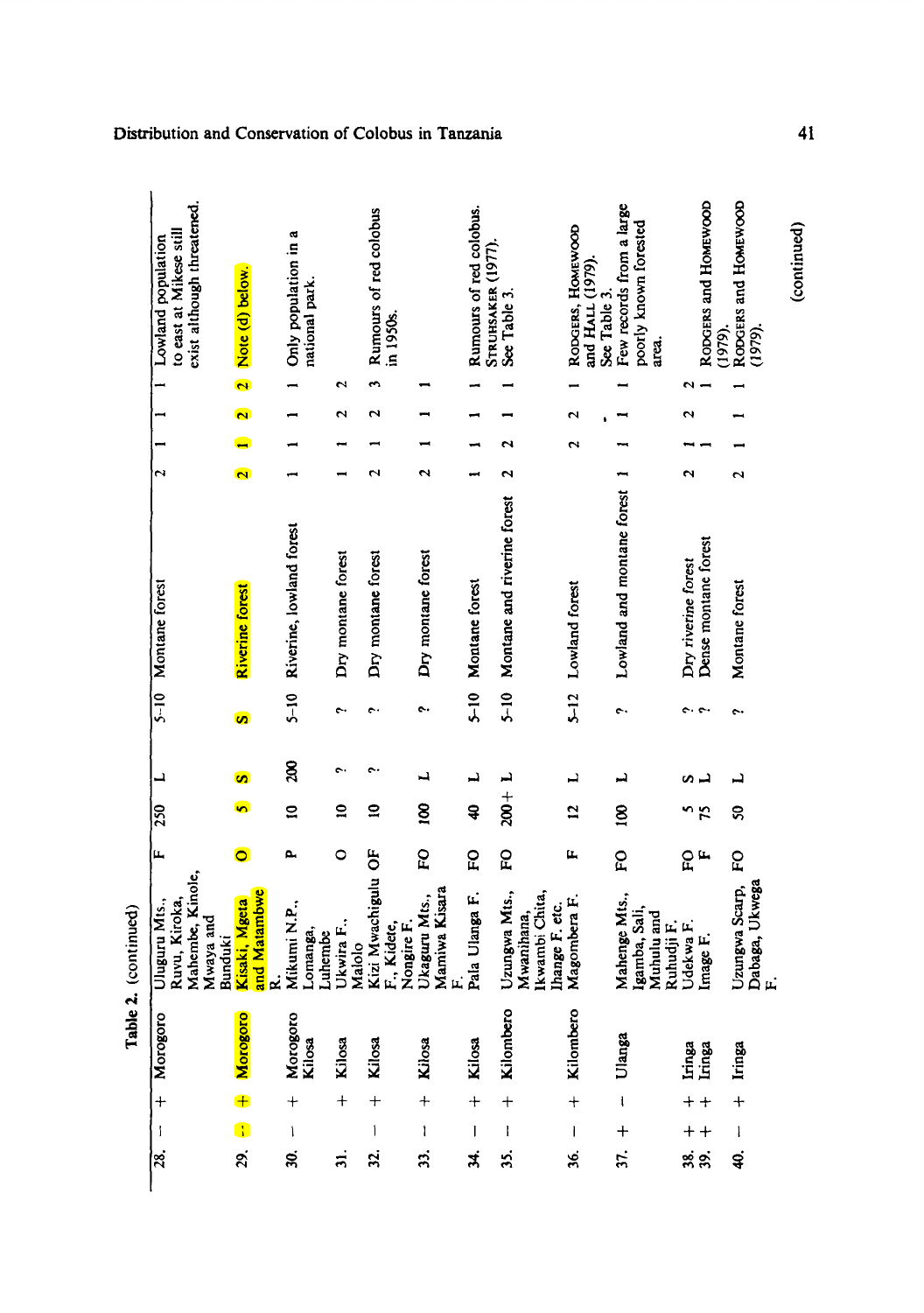| ı |
|---|
| J |
|   |

|                                                     | estoN | 2 RODGERS and HOMEWOOD<br>(1979). | Mbinga District to south.<br>Colobus absent from | Recorded in district book<br>as causing crop damage. | Abundant (District Forest<br>Officer, pers. comm.). |                          | $1$ Note $(g)$ below. |  |
|-----------------------------------------------------|-------|-----------------------------------|--------------------------------------------------|------------------------------------------------------|-----------------------------------------------------|--------------------------|-----------------------|--|
| $_{\alpha}$ 1700 $\mu$ 0                            |       |                                   |                                                  |                                                      |                                                     |                          |                       |  |
|                                                     |       |                                   |                                                  |                                                      |                                                     |                          |                       |  |
| Threat <sup>10)</sup>                               | HLC   |                                   |                                                  |                                                      |                                                     |                          |                       |  |
|                                                     |       |                                   |                                                  |                                                      |                                                     |                          |                       |  |
| Habitat                                             |       | Scattered forest patches          | Montane dry forest                               | Montane forest                                       | Montane forest                                      | Montane forest           | Montane forest types  |  |
| dnoug<br>32ISوی                                     |       | U                                 |                                                  |                                                      |                                                     |                          | ç.                    |  |
| szie goitslugo¶                                     |       | n                                 |                                                  |                                                      |                                                     |                          |                       |  |
| Area (km $^{2/2}$                                   |       | 35                                | $\frac{50}{2}$                                   | 8                                                    | R                                                   | 400<br>4                 | 50 <sub>o</sub>       |  |
| <sub>co</sub> snieig                                |       |                                   |                                                  | £                                                    | щ                                                   | <u>ទ</u>                 | o<br>F                |  |
| Locality <sup>5)</sup>                              |       | Mufindi Scarp F. F                | Njirikiru F., Lu-FO<br>ponde, Silupati F.,       | Livingstone Mts.<br>Mporoto Mts.                     | Kabulo F.,<br>Masukulo                              | Rungwe Mts.<br>Mbeya and | Mahale Mts.           |  |
| <sup>c</sup> riciet <sup>4</sup>                    |       |                                   | Njombe                                           | Kungwe                                               | Kyela                                               |                          | Kigoma                |  |
| <b><i>CEbatiely</i></b>                             |       |                                   |                                                  |                                                      |                                                     |                          | $\mathbf{1}$          |  |
| Extension <sup>3</sup>                              |       |                                   |                                                  |                                                      |                                                     |                          | I                     |  |
| $\frac{1}{\sqrt{2}}$   Population No. <sup>1)</sup> |       |                                   |                                                  |                                                      |                                                     |                          | \$                    |  |

white colobus in Mkomazi in 1968, although judged absent by HARRIS (1967). The black and white colobus is comm.). Forest was then 150 m wide (1955). In late 1950s Masai pastoralists entered the area and most forest (1893) quotes the black and white colobus in "Dares Salaam and Uzaramo areas"; d) The black and white from Tagalalla spring forest 25 km south of Matambwe in the reserve (Speep, pers. comm. in 1978); g) K^NO  $1$ )-I1): See the footnotes to Table 1. Notes: a) PARKER (pers. comm.) confirmed presence of the black and present from Kenya-Tanzania border upstream along Umba River to 50 km above Mwakijembe (ANstrev, pets.) disappeared by 1963; b) Rumours of the red colobus from Koemi River forest in Kilimwangido Sisal Estate near Mkwaja within last ten years; c) Pugu Hills used to carry the black and white colobus in 1950s. MATSCHIE near Mkwaja within last ten years; c) Pugu Hills used to carry the black and white colobus in 1950s. MArSCmE colobus and more frequently *Cercopithecus mitis* (blue monkey) utilize mangrove forest along delta banks; e) Mroka population in *Hyphaene-Sterculia* open palm forest on edge of Selous Game Reserve; f) Matambwe River populations are on boundary of Selous Game Reserve. I have one record of a single male black and white colobus (1971) and NZSmDA (1972) discuss presence of C. *angolensis.* Unknown if *C. a. palliatus* or more likely C. a.  $1$ -11): See the footnotes to Table 1. Notes: a) PARKER (pers. comm.) confirmed presence of the black and white colobus in Mkomazi in 1968, although judged absent by HARRIS (1967). The black and white colobus is disappeared by 1963; b) Rumours of the red colobus from Koemi River forest in Kilimwangido Sisal Estate (1893) quotes the black and white colobus in "Dar es Salaam and Uzaramo areas"; d) The black and white colobus and more frequently Cercopithecus mit is (blue monkey) utilize mangrove forest along delta banks; e) Mroka population in Hyphaene-Sterculia open palm forest on edge of Selous Game Reserve; f) Matambwe River populations are on boundary of Selous Game Reserve. I have one record of a single male black and white colobus rom Tagalalla spring forest 25 km south of Matambwe in the reserve (SPEED, pers. comm. in 1978); g) KANO (1971) and Nissino (1972) discuss presence of C. angolensis. Unknown if C. a. palliatus or more likely C. a. present from Kenya-Tanzania border upstream along Umba River to 50 km above Mwakijembe (ANSTEY, pers. comm.). Forest was then 150 m wide (1955). In late 1950s Masai pastoralists entered the area and most forest *adolfi-friederici.*  adolfi-friederici.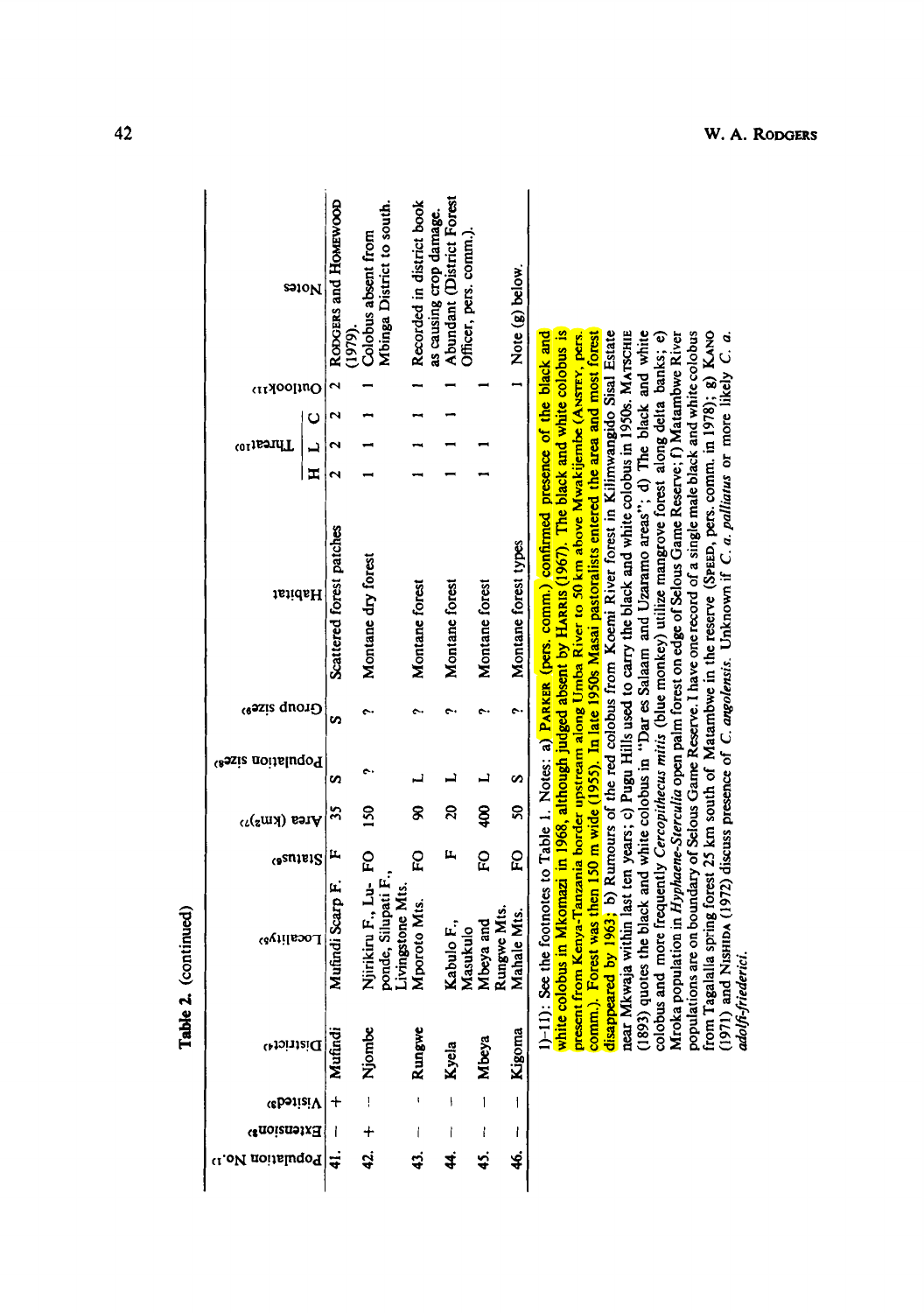|                                      | SaioN<br><b>Outlook<sup>11</sup></b><br>Threat <sup>10</sup><br>Ò<br>H<br>Habitat<br>aize <sup>92</sup><br>Group<br>aize <sup>82</sup><br>Population | RODGERS, LUDANGA and<br>Area described by<br>Fire<br>Dry and riverine forest<br>ຊ<br>s<br>æ | DESUZO (1978). Note (a).<br>CLUTTON-BROCK (1975a,<br>30-90 Evergreen forest<br>ğ,<br>20 | NISHIDA (1972).<br>خ<br>30-50 Montane forest types<br>$2000 +$ | VESEY-FITZGERALD (1965).<br>Note (b)<br>Note (c).<br>30+ Montane forest<br>$100 +$<br>$\overline{a}$ | RODGERS and HOMEWOOD<br>(1979). Note (d)<br>$\mathbf{\tilde{c}}$<br>$\mathbf{\tilde{c}}$<br>N<br>S<br>20+ Montane forest<br>ç. | STRUHSAKER (1977a).<br>$\mathbf{\tilde{c}}$<br>N<br>2<br>20+ Lowland and montane<br>forests<br>ę. | RODGERS, HOMEWOOD<br>and HALL (1979)<br>Note (d).<br>$\mathbf{\tilde{c}}$<br>$\mathbf{\tilde{c}}$<br>2<br>17-30 Lowland, ground water<br>forest<br>Ş,<br>$\mathbf{r}$ | SILKILUWASHA (1979);<br>STRUHSAKER (1977b)<br>Note (e)<br>2<br>$\mathbf{\hat{z}}$<br>10-40 Coastal and ground water<br>forest<br>$1000 +$<br>$\overline{20}$ | of "Moyowosi" with no coordinates is of interest, the only likely habitat near Moyowosi is Murungu Spring or<br>decreases. Ten groups of red colobus were encountered in less than 20% of the forest. Group size averaged 25,<br>ulation of Iringa red colobus; e) Jozani Forest Reserve has been declared a nature reserve, this forest contains<br>$(-11)$ See the footnotes to Table 1. Notes: a) Population at Nyamambuga River (SwyNNERTON & HAYMAN,<br>Mwalye Mt. and I can trace no record of colobus at these areas; c) Mbizi was visited by Ropoens, Howewoop<br>1951) now extinct; b) population at Niamanzi River (SWYNNERTON & HAYMAN, 1951) now extinct. Their record<br>and STRUHSAKER in April 1980. The forest is estimated at 26 km <sup>2</sup> but fire and cultivation are causing local<br>eing common; d) Magombera Forest Reserve contains the highest density and probably highest pop- |
|--------------------------------------|------------------------------------------------------------------------------------------------------------------------------------------------------|---------------------------------------------------------------------------------------------|-----------------------------------------------------------------------------------------|----------------------------------------------------------------|------------------------------------------------------------------------------------------------------|--------------------------------------------------------------------------------------------------------------------------------|---------------------------------------------------------------------------------------------------|-----------------------------------------------------------------------------------------------------------------------------------------------------------------------|--------------------------------------------------------------------------------------------------------------------------------------------------------------|-----------------------------------------------------------------------------------------------------------------------------------------------------------------------------------------------------------------------------------------------------------------------------------------------------------------------------------------------------------------------------------------------------------------------------------------------------------------------------------------------------------------------------------------------------------------------------------------------------------------------------------------------------------------------------------------------------------------------------------------------------------------------------------------------------------------------------------------------------------------------------------------------------------------|
|                                      | Area (km <sup>2</sup> ) <sup>72</sup>                                                                                                                |                                                                                             |                                                                                         | 8                                                              |                                                                                                      | g                                                                                                                              | 8                                                                                                 |                                                                                                                                                                       |                                                                                                                                                              |                                                                                                                                                                                                                                                                                                                                                                                                                                                                                                                                                                                                                                                                                                                                                                                                                                                                                                                 |
| Consei vation status Colooms Dagius. | <sub>c9</sub> snieig<br>$\Gamma$ ocality <sup>5)</sup>                                                                                               | Ù<br>Biharamulo G.R.<br>and Burigi G.R.                                                     | Z<br>Gombe Stream<br>بم<br>Z                                                            | <b>PO</b><br>Mahale Mts.                                       | Щ<br>Mbizi F.R.                                                                                      | <b>PD</b><br>Uzungwa Mts.<br>south and east<br>slope forests                                                                   | <b>PO</b><br>Kilombero Scarp<br>and Mwanihana<br>Uzungwa Mts.,<br>F.R.                            | щ<br>Magombera F.R.                                                                                                                                                   | <b>PO</b><br>Iozani F.R., Uzi<br>sland, Muyuni                                                                                                               |                                                                                                                                                                                                                                                                                                                                                                                                                                                                                                                                                                                                                                                                                                                                                                                                                                                                                                                 |
| ころ DNA コミュニス                         | District <sup>4)</sup><br><sboriely<br>Extension<sup>1</sup><br/>No.<sup>12</sup><br/>Population</sboriely<br>                                       | Biharamulo<br>tephrosceles<br>خ<br>ن                                                        | ౯<br>Kigoma                                                                             | Kigoma<br>ł<br>1                                               | Sumbawanga<br>Ţ<br>ł                                                                                 | Iringa<br>C. b. gordonorum<br>$\ddot{}$                                                                                        | Kilombero<br>+<br>ł                                                                               | Kilombero<br>$^{+}$<br>┿                                                                                                                                              | <b>Zanzibar</b><br>C. b. kirkii<br>$\ddot{}$                                                                                                                 | juveniles b                                                                                                                                                                                                                                                                                                                                                                                                                                                                                                                                                                                                                                                                                                                                                                                                                                                                                                     |

Table 3. Conservation status *Colobus badius.*  Table 3. Conservation status Colobus badius.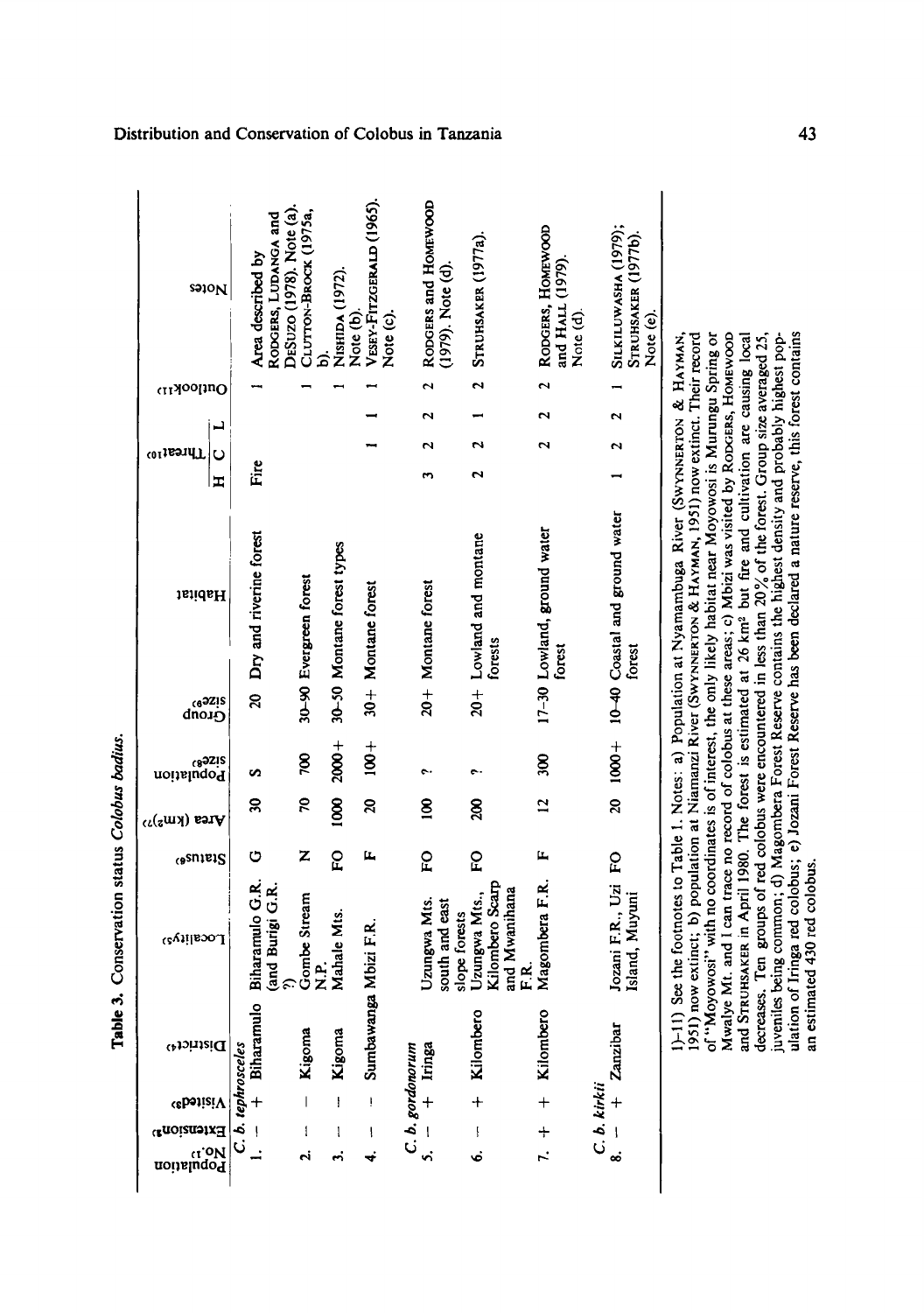Magombera Forest Reserve (Population No. 7). Red colobus are subject to severe hunting pressure (being considered a delicacy and preferable to black and white colobus), and forests are becoming increasingly fragmented. RODGERS and HOMEWOOD (1979) and RODGERS, HOMEWOOD and HALL (1979) point out that the present distribution of red colobus is considerably less than that previously recorded and that populations are rapidly decreasing. Magombera Forest Reserve affords the best opportunity for long term effective conservation.

After many years of doubt, the future status of the Zanzibar red colobus is now secure. FRANK SILKILUWASHA (pers. comm. in 1978) and STRUHSAKER (1977b) record the presence of small but viable populations outside Jozani Forest Reserve, and the Jozani population is no longer under threat of hunting and forest clearance. There is every hope that part of Jozani will be afforded full national park status in the coming years. There are plans to translocate Zanzibar red colobus to Rubondo Island National Park (SILKILUWASHA, pers. comm.). If Jozani does become a park then such a move, which is likely to be costly in terms of finance and animal life, is no longer of conservation importance.

Whilst compiling this paper I received reports of the past and present existence of red colobus in areas well outside the published range. These reports from Pala Ulanga (34), Makaramo (12), Pangani Sisal Estates (14) and Kwasewa (17) are in a line between *C. b. gordonorum* and *C. b. kirkii* ranges. Only in the Pala Ulanga case was red colobus reported still to be present, but STRUHSAKER (1977a) was unable to locate them in a two-day visit. Assuming the *gordonorum* and *kirkii* forms to have been in contact in the recent past, it would not be surprising to locate relic colobus populations in suitable pockets of intervening forest. Given the secretive and silent habits of this species, small populations would be difficult to confirm without extensive field work. Attempts are being made to locate skin fragments in the possession of older villagers.

To conclude, this paper shows that our present knowledge of distribution patterns of quite large mammals is still incomplete and that much information can still be obtained by persistent questionnaires and site visits. It is increasingly apparent that the call by THORINGTON and GRovEs (1970) for taxonomists to pinpoint the need for greater conservation measures may be too late. Urgent protection must be given now to the Iringa red colobus and the Sango Bay colobus and ecological investigations started into the status of Sumbawanga red colobus and southern mountain block populations of black and white colobus.

Acknowledgements. I am indebted to the many members of the Tanzania Ministry of Natural Resources and Tourism who replied to my questionnaires and put up with repeated questioning. My thanks are due to members of the Miombo Research Centre, and especially Messrs. SWAI and TARIMO who made many follow-up visits. The bulk of this work was carried out when I was member of the Tanzania Wildlife Division. Dr. C. P. GROVES generously gave much of his own information. The study benefited by discussions with Drs. T. STRUHSAKER and K. M. HOMEWOOD. Dr. HOMEWOOD and Mr. TARIMO participated in a survey of Iringa red colobus distribution in June 1979.

#### REFERENCES

ANSELL, W. F. H., 1959. The type localities of *C. angolensis sharpei* and *C. angolensis sandbergi. Rev. ZooL Bot. Aft.,* 60: 168-171.

CHILD, G. S., 1974. Some notes on the mammals of Kilimanjaro. *Tanganyika Notes & Rec.,* 64: 77-83.

CLtrrrON-BROCK, T. H., 1975a. Feeding behaviour of *Colobus badius* and *Colobus guereza* in East Africa. *Folia Primatol.,* 23: 165-207.